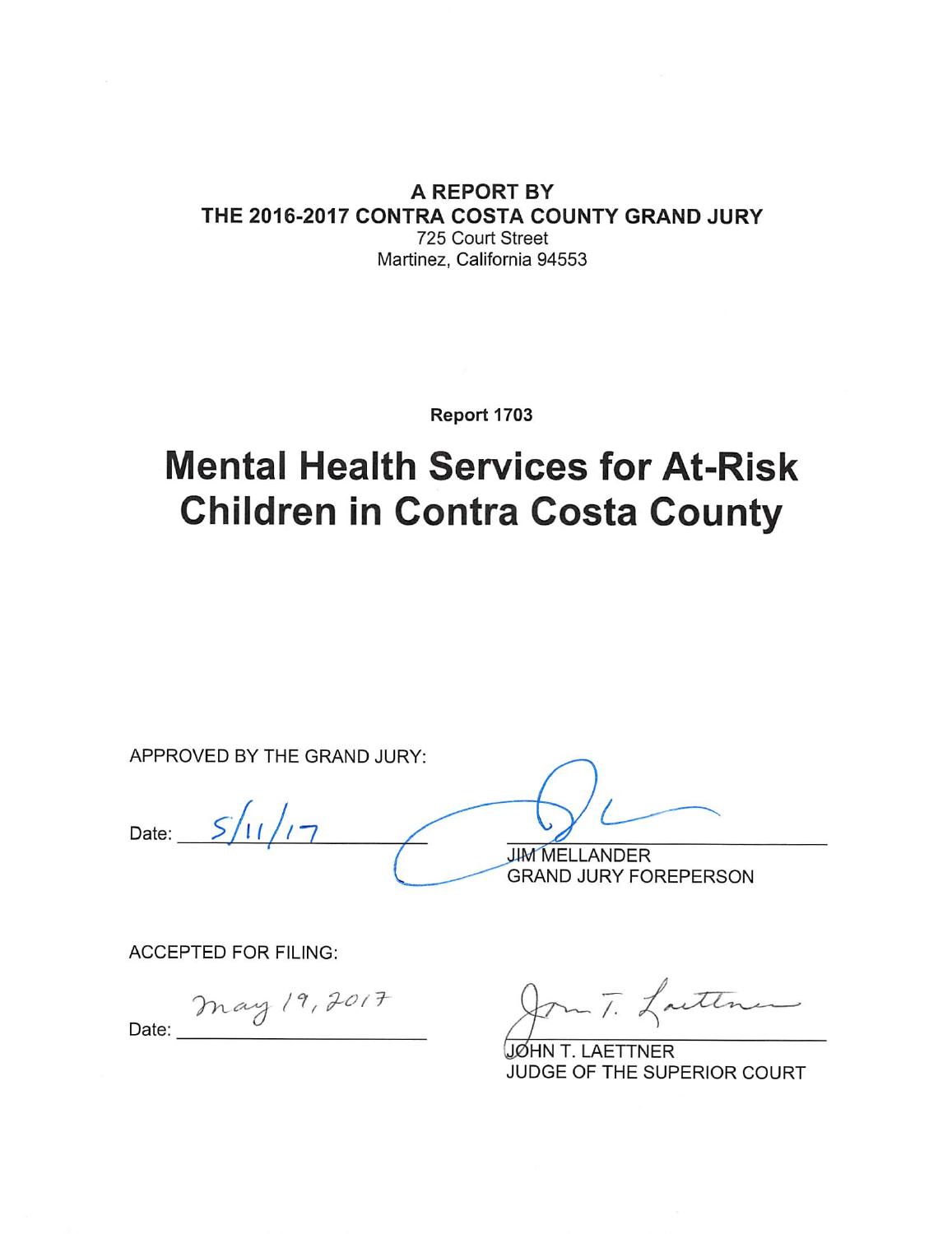Contact: Jim Mellander Foreperson 925-608-2621

Contra Costa County Grand Jury Report 1703

## **Mental Health Services for At-Risk Children in Contra Costa County**

## **TO: County Board of Supervisors, Behavioral Health Services**

## **SUMMARY**

The Grand Jury conducted a detailed investigation concerning the County's delivery of mental health services to at-risk children ("At-Risk Children"), which is defined as foster children or those in danger of becoming foster children, Commercial Sexually Exploited Children victims (CSEC), youth detained in Juvenile Hall, and children in domestic violence or sexual abuse situations. Over the course of a seven-month investigation, the Grand Jury found that at-risk children are not receiving timely access to mental health treatment. Several factors were preventing timely access, all of which are within the control of Behavioral Health Services and its subdivision Children's Mental Health Services. The Board of Supervisors should consider identifying funds to provide timely treatment for children.

## **METHODOLOGY**

The Grand Jury researched the statutes, agreements and regulations on mental health services for children that pertain to the County. It also researched official reports from State and County agencies, and conducted numerous interviews with County personnel who are involved in the delivery of mental health services.

## **BACKGROUND**

This Grand Jury conducted a detailed investigation of mental health services for at-risk children in Contra Costa County. For purposes of this investigation, the Grand Jury defined at-risk children as:

- Foster children or those in danger of becoming foster children
- Commercial Sexual Exploitation of Children (CSEC) victims
- Youth detained in Juvenile Hall
- Children who have experienced domestic violence and sexual abuse.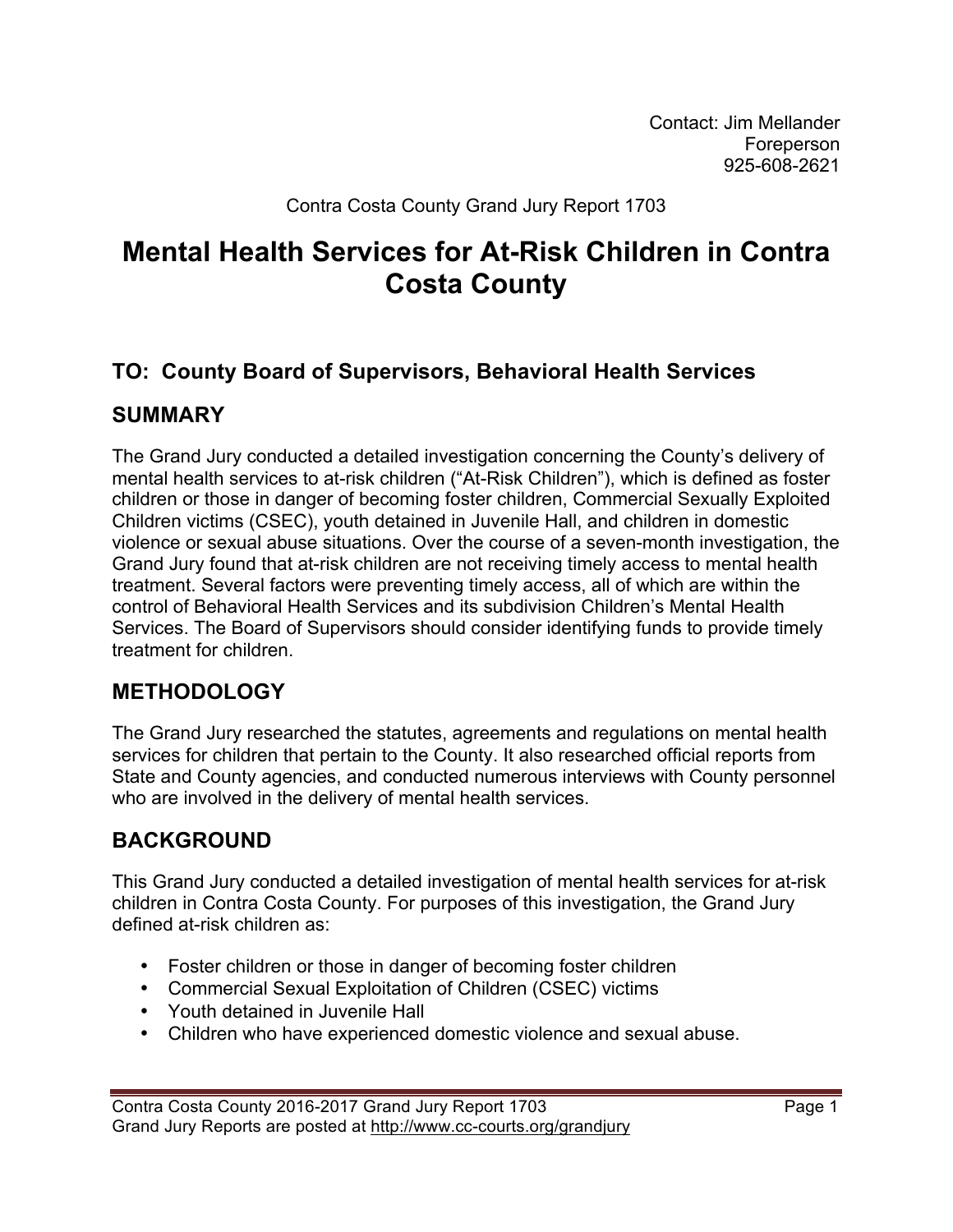#### **The Mental Health Commission White Paper**

The Mental Health Commission (MHC), an advisory body appointed by the Board of Supervisors to serve as the watchdog group in the County for mental health services, issued a white paper in April 2016 "*to encourage discussion around the current crisis in the county public mental health care system and deficits in the county mental health budget process that contribute to this crisis."* 

While the white paper was issued by MHC, Behavioral Health Services (BHS) assisted MHC with the data and the contents of the paper. The paper describes key points that are pertinent to at-risk children:

"The wake-up call of the crisis at Psychiatric Emergency Services (PES) that points to an impacted system that is unable to provide the right treatment at the right moment in time and is therefore struggling to truly meet the needs of people with a serious mental illness,"

"The compromised ability of… Child/Adolescent Clinics to meet the needs of patients due to understaffing as evidenced by three to four months wait times and a migration of patients to PES for intervention that is not meant to be a stand-in for treatment,"

"The underlying theme of inadequate staffing levels due to the inability of treatment facilities to attract and keep high quality psychiatrists and nurses because of uncompetitive compensation and such practices as closing of lists,"

"The underlying theme of dedicated, quality staff struggling to offer excellent care but undercut by budgets that are generated by a formulaic, top down process rather than a process that builds up a budget from program needs."

### **The Katie A. Requirements**

In delivering mental health services, the County must comply with the terms of the *Katie A.* requirements. Katie A. was the lead plaintiff in a multiple-plaintiff lawsuit filed against Los Angeles County and the State of California in 2002. The lawsuit alleged that significant gaps existed in mental health services provided to children in the foster care system. By the age of 14, Katie A. had been shuffled through 37 foster homes and had endured 19 confinements in psychiatric hospitals.

Los Angeles County settled with the plaintiffs in 2003. The State of California agreed to the following *Katie A.* child definition and mental health service requirements in 2011:

Children who are in or at risk of entering foster care will be identified as the "Katie A. subclass." A child will be part of the subclass if wraparound or specialized services are being considered for the child, or the child has been hospitalized three times in the past 24 months for behavioral reasons or is currently hospitalized for a behavioral issue.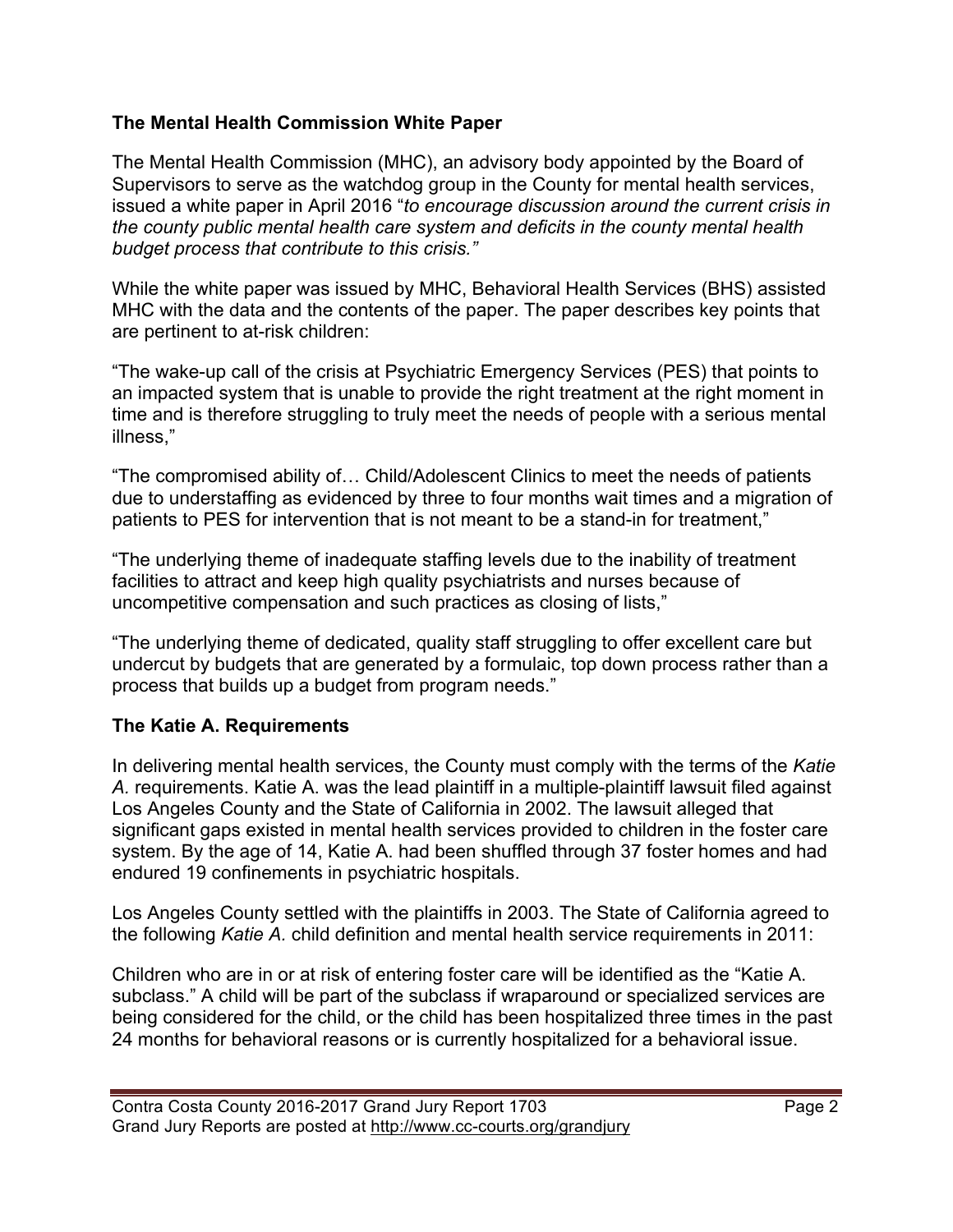Pursuant to this agreement, California counties must adhere to a protocol, called a "core practice model," for screening and treating foster children. In accordance with this protocol, children may be eligible for the following services:

- Intensive Care Coordination (ICC)
- Intensive Home-Based Services (IHBS)
- Therapeutic Foster Care in specially-trained foster homes.

The County hired several coordinators and appointed a *Katie A.* specialist manager to handle the new protocol.

## **DISCUSSION**

The Grand Jury used the new *Katie A*. requirements and the MHC white paper as starting points to investigate Contra Costa County's delivery of mental health services to at-risk children.

**Youth confined in Juvenile Hall** receive a consistent and well-regulated package of children's mental health services from the County since these children are in a controlled confinement. Of the 110 youth currently at the Hall (some of whom are CSEC victims), 30% have been identified as having mental health problems. BHS has assigned three County clinicians and a program manager to work exclusively at the Hall to provide treatment, which involves medication and therapy. All three therapists are grant-funded, and the grants require regular data reports on the outcome of the treatments.

**CSEC victims and children in domestic violence and sexual abuse situations** are sometimes discovered by police responding to a complaint. The police refer the children to the Victim Advocates in the District Attorney's Office. After securing the child in a safe environment, the advocate arranges for the child to receive therapy so that the child can better assist in the legal prosecution of their abusers. BHS is not usually involved in this process. Rather, the Victim Advocate arranges for the victim to receive treatment from a private therapist or psychiatrist. This treatment is funded by the State Victim Compensation Fund and continues for the months or years that the victim needs to recover. Despite receiving mental-health treatment, some CSEC victims are reluctant to testify against their pimp abusers.

An estimated 85-90% of foster children need some form of mental health services. Given this statistic, it is not surprising that a significant component of the estimated 7,000-plus children in the County who are serviced for mental health annually are foster children, estimated at over 1,700, or those who are in danger of becoming foster children. Only 300 of these children currently belong to the "Katie A. subclass." The County's compliance in the *Katie A*. requirements is a work in progress. Satisfactory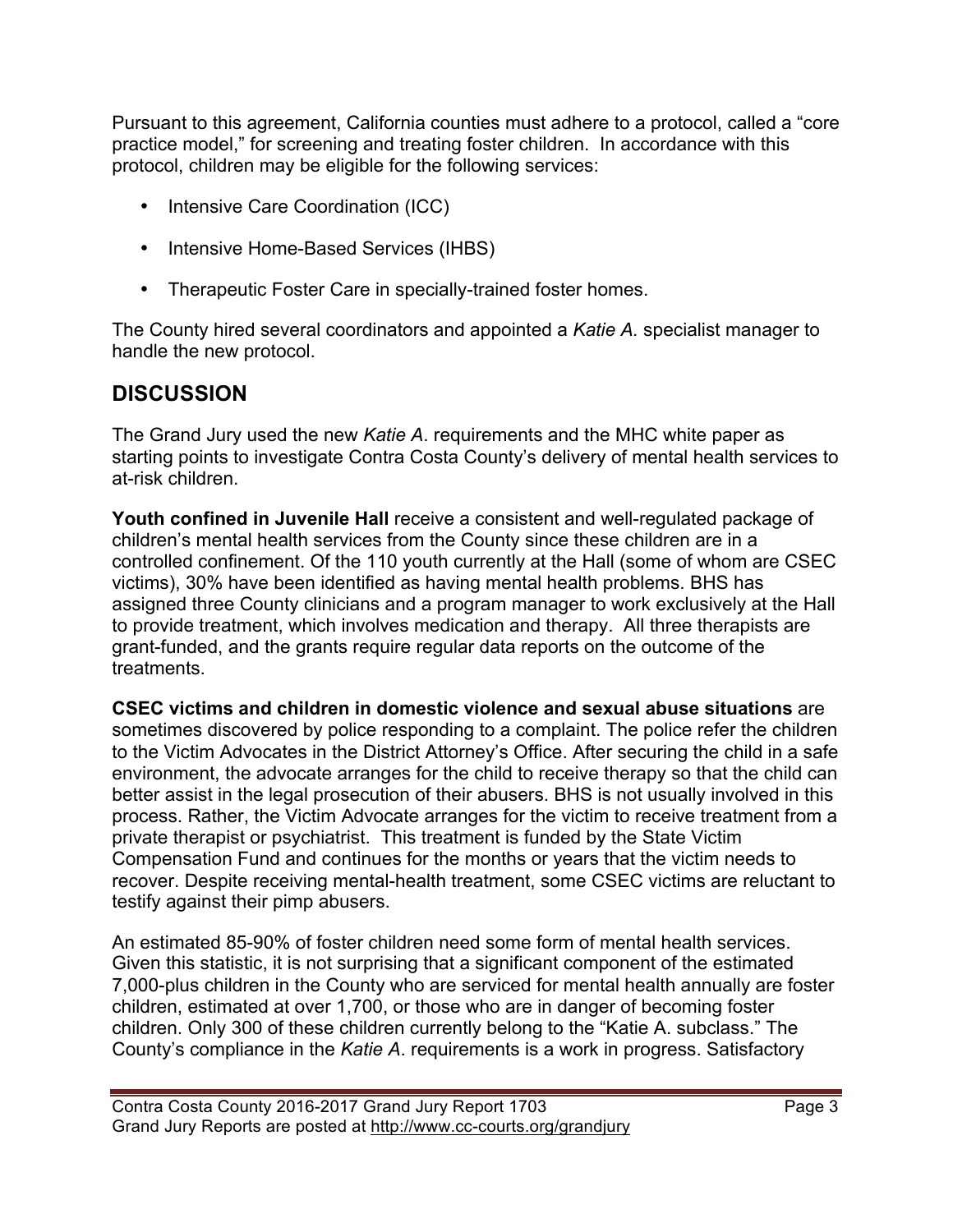compliance depends upon skilled coordination between the social workers in Children and Family Services (CFS) and the clinicians at BHS.

Children who may need mental health services are generally assessed and evaluated within 7-10 days. However, children wait much longer, weeks or months, to receive treatment.

After assessment and evaluation, the social workers at CFS arrange for treatment for the child client through the BHS liaisons. The liaisons provide the social workers and child guardians with three referrals of available psychiatrists or therapists from their database. The social workers or guardians call these mental health professionals to schedule treatment. Oftentimes, the social workers or guardians find that the three referrals they have been given by the BHS liaisons are not available. Then they must go back to the liaisons to arrange for another set of three referrals. This is the cause of many delays. The CFS social workers state that the child has an average waiting time for treatment of three months and the BHS liaisons state that the average is only 4 to 6 weeks. These two sets of County workers are working from different perspectives and from different calendar counts. The BHS liaisons also state that they do not have an updated list of unavailable psychiatrists or therapists.

After the screening and evaluation phase, each of the 7,000-plus children are classified into two groups:

- 1. Medium to severe
- 2. Mild to medium

The mild to medium cases are scheduled for appointments with psychiatrists and therapists in non-profit community-based organizations (CBOs) and private therapists contracted by BHS. The medium to severe cases are scheduled for appointments with the psychiatrists and therapists in the County's three regional mental health clinics.

There are several factors that prevent children from accessing mental health services in a timely manner. These factors differ depending on whether the child is classified as medium to severe, or mild to medium.

### **Medium to Severe Cases**

The three mental health clinics are understaffed in terms of psychiatrists, the doctors who diagnose the children and prescribe medication for them when appropriate. Children's Mental Health Services estimates it needs to hire six more psychiatrists to handle the workload and resolve the inequitable distribution among the regional clinics. The County pays \$30-50,000 less than what psychiatrists can earn in private practice.

Table 1 shows the distribution of the medium to severe cases assigned to the three clinics and the corresponding distribution of psychiatrists in those three clinics.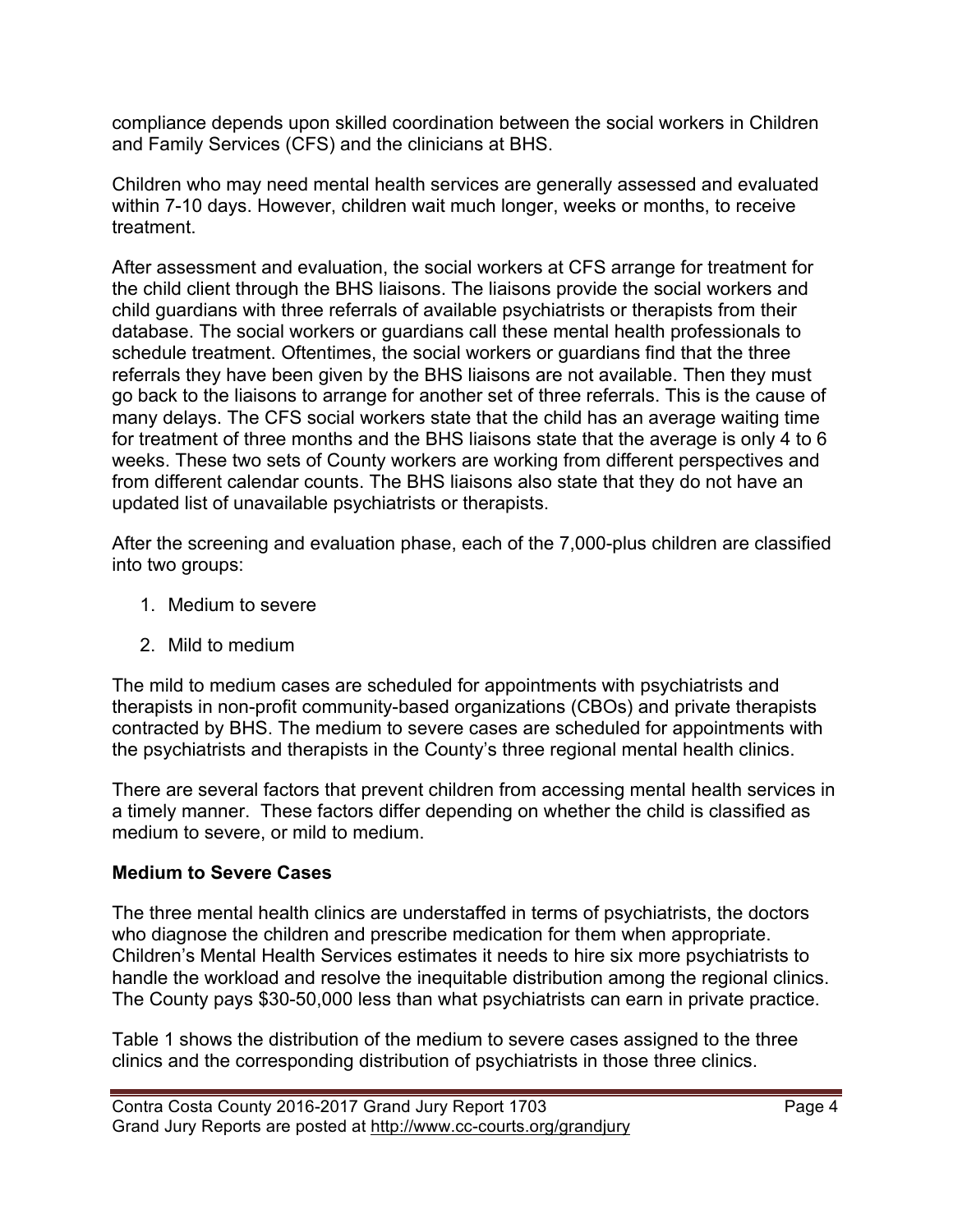| о<br>∸ LJ L |  |
|-------------|--|
|             |  |

|                | <b>Antioch</b> | <b>Concord</b> | <b>West County</b> | <b>TOTAL</b> |
|----------------|----------------|----------------|--------------------|--------------|
| Children       | 630            | 740            | 800                | 2170         |
| Psychiatrists* | 2.2            | 3.5            |                    |              |
| Ratio          | 286.4          | 211.4          | 615.4              | 310          |

Note: \* Full time equivalent

As shown on Table 2, the distribution of 85 County therapists across the three clinics is inequitable relative to the distribution of medium to severe mental cases.

#### **TABLE 2**

|            | <b>Antioch</b> | <b>Concord</b> | <b>West County</b> | <b>TOTAL</b> |
|------------|----------------|----------------|--------------------|--------------|
| Children   | 630            | 740            | 800                | 2170         |
| Therapists | ົ              | 4 <sub>i</sub> | 16                 | 85           |
| Ratio      | 28.6           | 15.7           | 50                 | 25.5         |

The normal management response to such uneven distribution is to reallocate some therapists from Concord, to Antioch and to West County. The Grand Jury found no evidence that any such plan is being considered.

#### **Mild to Medium Cases**

BHS contracts with 34 non-profit Community Based Organizations (CBOs) to treat the estimated 5,000 children considered mild to medium cases. Twenty percent of these 34 CBOs were at capacity as of February 2017, meaning that seven of the CBOs had no appointment availability. The BHS liaisons, who provide the appointment referrals for the guardians/patients, do not have current data on the clinicians' availability. Thus, social workers or guardians call to CBOs that have no availability, causing delays in the children's treatment.

In addition to providing mental health treatment through CBOs, BHS can assign the 5,000 children who are diagnosed as mild to medium cases to the over 200 individual private therapists that it contracts with. Like CBOs, these private therapists have limited availability. Table 3 shows the availability of those private therapists in February 2017 and their distribution in the three regions.

|                          | <b>East County</b> | <b>Central</b> | <b>West County</b> | <b>TOTAL</b> |
|--------------------------|--------------------|----------------|--------------------|--------------|
| <b>Private Therapist</b> | 60                 | 100            |                    | 207          |
| Available                |                    | 33             |                    | 67           |
| Not available            | 47 (78%)           | 67 (67%)       | 26 (55%)           | 140 (68%)    |

#### **TABLE 3**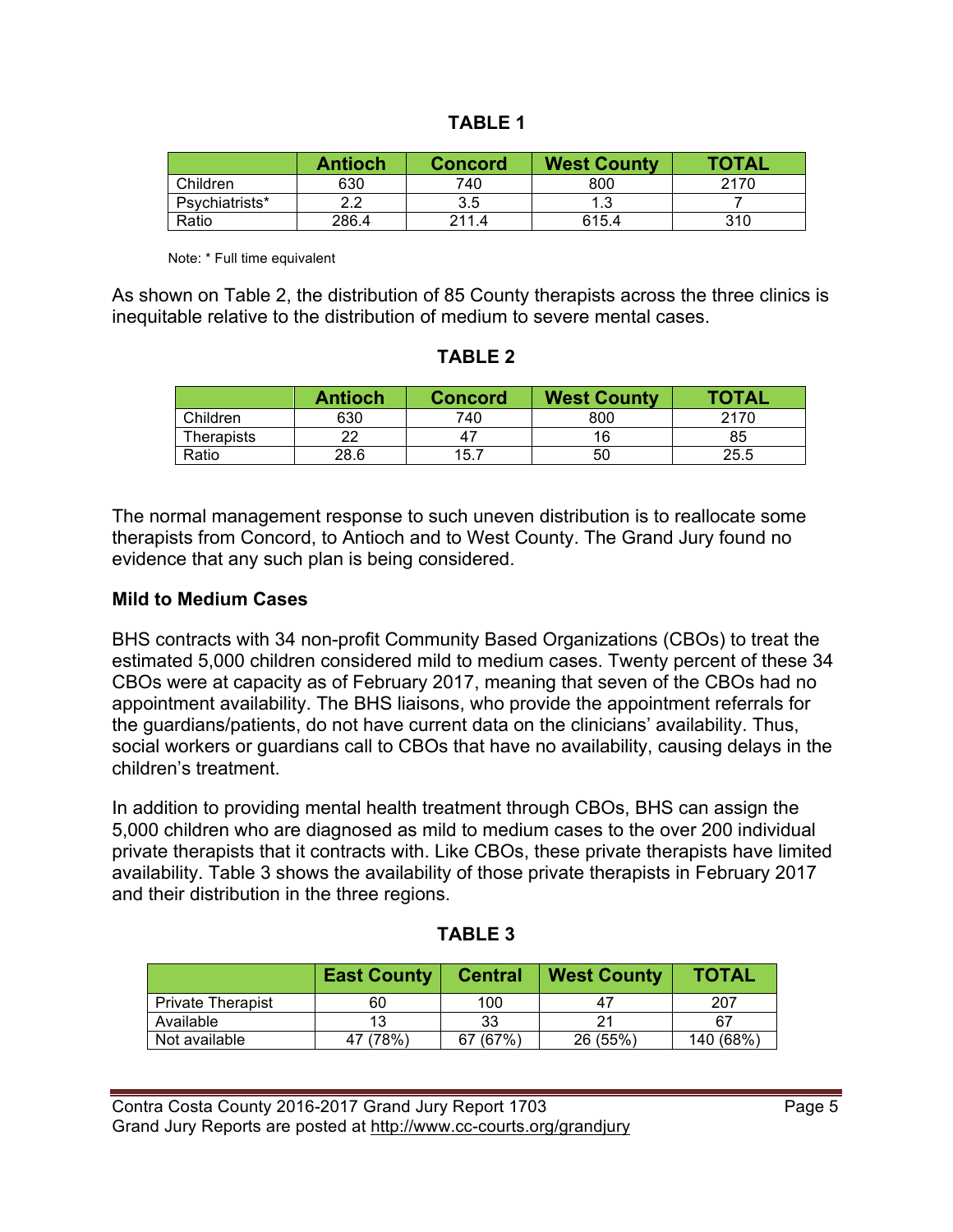Overall, 68% of the private therapists were not available for appointments. Thus, children must wait longer for mental health services.

While no-shows for appointments also contribute to longer wait times, this factor is not under the control of BHS. The tables show what is within the control of BHS and its subdivision that manages treatment delays for at-risk children.

## **FINDINGS**

- F1. The County provides timely and consistent mental health services to detained youth in Juvenile Hall, CSEC victims, and children in domestic violence and sexual abuse situations.
- F2. Under the terms of the *Katie A.* requirements, upper and middle management levels of CFS and BHS have started to coordinate their efforts.
- F3. Many at-risk children are not receiving mental health treatment for several weeks to several months after the County assesses their mental-health needs.
- F4. Children's Mental Health Services estimates that the County needs an additional six psychiatrists for its three clinics.
- F5. County salaries for psychiatrists are not competitive with private practice.
- F6. The shortage of psychiatrists causes delays in the diagnosis and treatment of medium to severe mentally ill children.
- F7. West County clinic, which has the most medium to severe patients, also has the highest patient to therapist ratio.
- F8. The 85 County therapists, who treat medium to severely mentally ill children, are not equitably distributed among the three clinics based on workload.
- F9. Twenty percent of the CBOs and 68% of the individual private therapists are not available for appointments.
- F10. BHS liaisons are not provided with current information about the availability of CBOs and private therapists for appointments.

## **RECOMMENDATIONS**

- R1. The Board of Supervisors should consider identifying funds to add six psychiatrists at the three regional mental health clinics.
- R2. The Board of Supervisors should consider directing Human Resources to review the compensation packages for County psychiatrists to ensure their compensation packages are competitive compared with the private market.